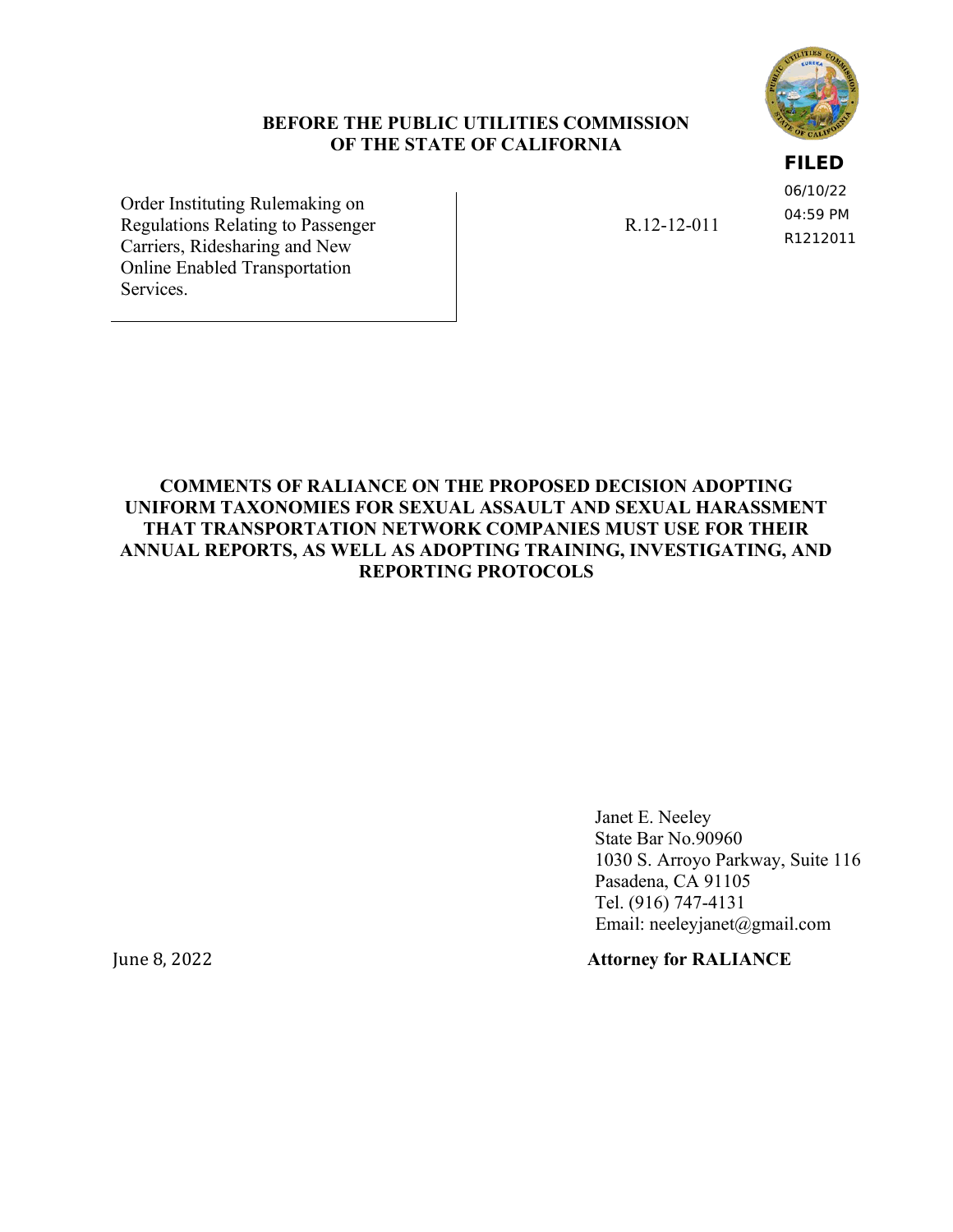| I.   |                                                                                                                                                                    | Page |
|------|--------------------------------------------------------------------------------------------------------------------------------------------------------------------|------|
| II.  | THE PROPOSED CPUC UNIFORM TAXONOMIES ARE BOTH OVER<br>AND UNDER-INCLUSIVE; THE RALIANCE TAXONOMY© IS MORE<br>ACCURATE, AND SHOULD BE ADOPTED BECAUSE IT IS THE     |      |
|      |                                                                                                                                                                    |      |
|      |                                                                                                                                                                    |      |
| III. | THE RALIANCE TAXONOMY© INCLUDES SEXUAL HARASSMENT,<br>WHICH IS ALSO REFERRED TO BY RALIANCE AS SEXUAL<br>MISCONDUCT, AND IS MUCH MORE ACCURATE THAN THE            |      |
|      | A. The RALIANCE Taxonomy© Includes All Forms of Sexual Harassment                                                                                                  |      |
|      | The Commission's Overarching Rubric for Sexual Harassment Conflates<br><b>B.</b>                                                                                   |      |
|      | The Proposed Taxonomy Does Not Clearly Articulate the Difference Between<br>$C_{\cdot}$<br>Workplace Sexual Harassment and Sexually Harassing Behaviors in the TNC |      |
| IV.  | TRAINING ON TRAUMA-INFORMED INVESTIGATIONS IS ESSENTIAL13                                                                                                          |      |
| IV.  |                                                                                                                                                                    |      |

## **TABLE OF CONTENTS**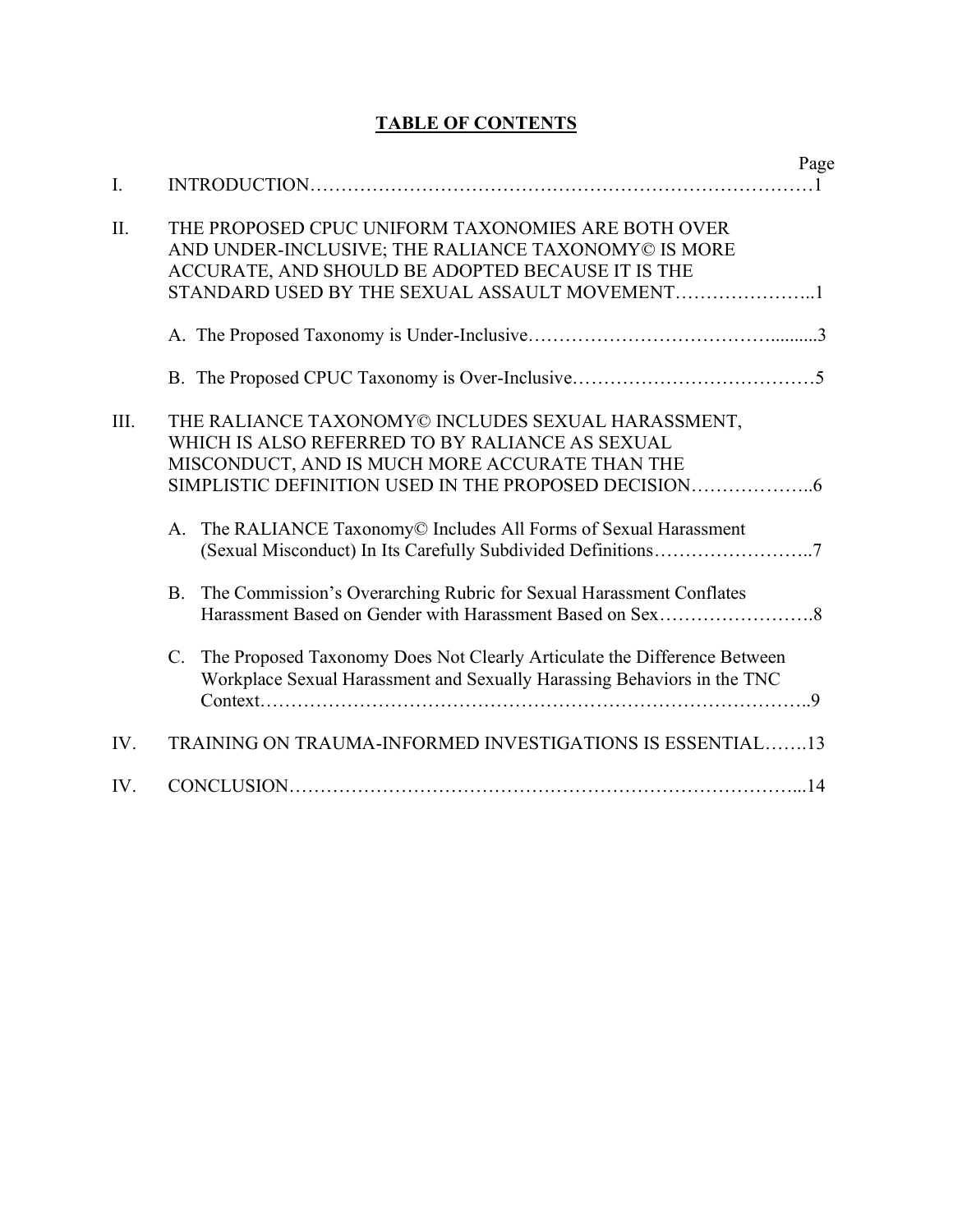### **TABLE OF AUTHORITIES**

### **Statutes**

| <b>Other Authorities</b>                                                                  |  |
|-------------------------------------------------------------------------------------------|--|
| "HELPING INDUSTRIES TO CLASSIFY REPORTS OF SEXUAL HARRASSMENT,                            |  |
| SEXUAL MISCONDUCT, AND SEXUAL ASSAULT"                                                    |  |
| https://www.raliance.org/report_posts/helping-industries-to-classify-reports-of-sexual-   |  |
|                                                                                           |  |
| <b>CPUC</b> Proposed Decision:                                                            |  |
| https://docs.cpuc.ca.gov/PublishedDocs/Efile/G000/M472/K442/472442955.PDF. 3, 6, 7, 8, 9, |  |
| 12, 14                                                                                    |  |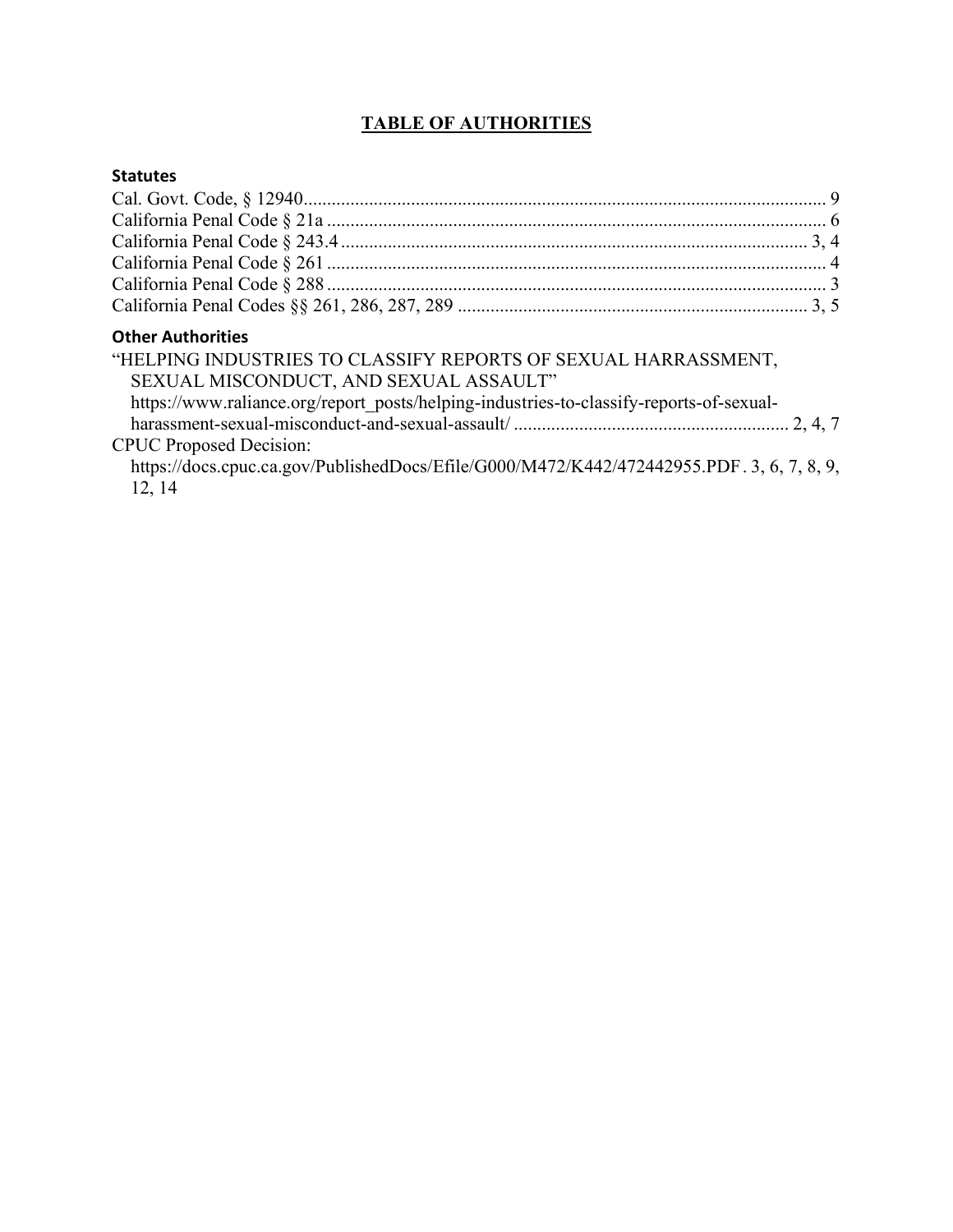### **BEFORE THE PUBLIC UTILITIES COMMISSION OF THE STATE OF CALIFORNIA**

Order Instituting Rulemaking on Regulations Relating to Passenger Carriers, Ridesharing and New Online Enabled Transportation **Services** 

R.12-12-011

### **COMMENTS OF RALIANCE ON THE [PROPOSED DECISION A](http://docs.cpuc.ca.gov/PublishedDocs/Efile/G000/M326/K933/326933637.PDF)DOPTING UNIFORM TAXONOMIES FOR SEXUAL ASSAULT AND SEXUAL HARASSMENT THAT TRANSPORTATION NETWORK COMPANIES MUST USE FOR THEIR ANNUAL REPORTS, AS WELL AS ADOPTING TRAINING, INVESTIGATING, AND REPORTING PROTOCOL**

### **I. INTRODUCTION**

Pursuant to Rule 14.3 of the California Public Utilities Commission's ("Commission")

Rules of Practice and Procedure ("Rules"), RALIANCE submits the following comments on the

Proposed Decision Adopting Uniform Taxonomies for Sexual Assault and Sexual Harassment

that Transportation Network Companies Must Use for Their Annual Reports, As Well As

Adopting Training, Investigating, and Reporting Protocols ("Proposed Decision").

# **II. THE PROPOSED CPUC UNIFORM TAXONOMIES ARE BOTH OVER AND UNDER-INCLUSIVE; THE RALIANCE TAXONOMY© IS MORE ACCURATE, AND SHOULD BE ADOPTED BECAUSE IT IS THE STANDARD USED BY THE SEXUAL ASSAULT MOVEMENT**

The Commission proposes the adoption of its own "uniform taxonomies" to classify sexual assault and harassment. The RALIANCE Sexual Misconduct and Violence Taxonomy© (hereinafter "RALIANCE Taxonomy©), was developed by experts in the fields of sexual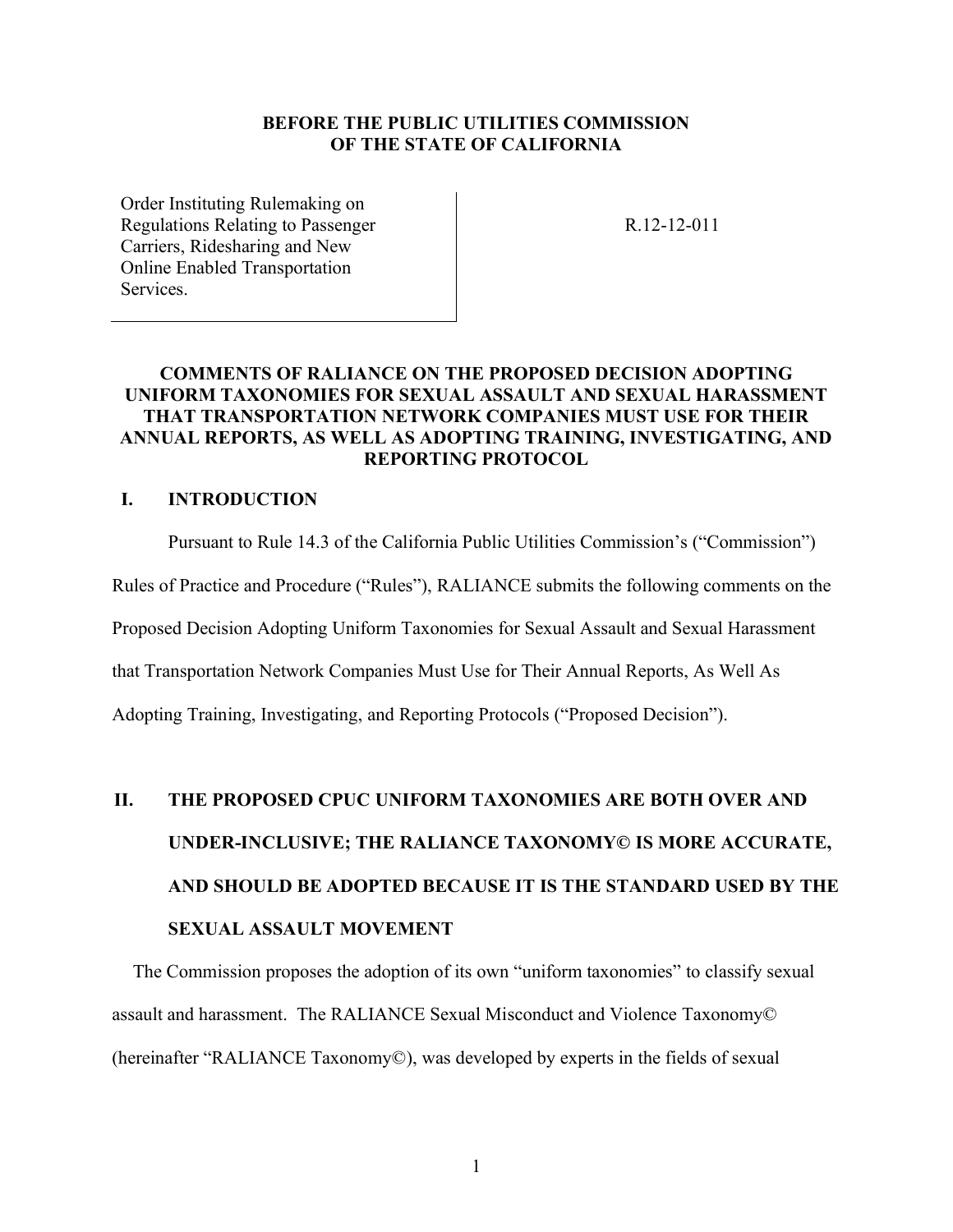assault/harassment and criminal law.<sup>1</sup> It is more accurate than the Commission's proposed taxonomies and should be adopted, for the following reasons.

First, the Commission's proposed taxonomies are based on a misunderstanding of the definition of sexual battery in California. Second, the Commission's proposed taxonomies include assaults which are not sexual in nature as well as excluding serious sexual assaults. Third, the Commission's taxonomies mischaracterize sexual harassment by conflating sexual harassment standards developed to apply to harassment in the workplace with sexually harassing behaviors usually committed on a one-time basis during a Transportation Network Company (TNC) ride. Finally, defining the behaviors which together constitute sexual assault or sexual harassment in detail allows investigative staff who are not criminal law experts to accurately identify behaviors which constitute sexual assault. Failure to define those behaviors in detail will inexorably result in classification error.

In contrast to the erroneous, vague and broad definition of sexual assault proposed by the Commission, the RALIANCE Taxonomy© is mutually exclusive and collectively exhaustive, created by a group of seasoned sexual violence professionals and attorneys including experts at RALIANCE, the National Sexual Violence Research Center (NSRVC), and an academic research team at the Urban Institute. It accurately characterizes sexual assault consistently with California Penal Code definitions, and it accurately defines sexual harassment in the appropriate context of a TNC ride. Both Uber and Lyft use this taxonomy.

The Proposed Decision indicates the Commission believes that Uber and Lyft use two

<sup>1</sup> See RALIANCE Taxonomy: "HELPING INDUSTRIES TO CLASSIFY REPORTS OF SEXUAL HARRASSMENT, SEXUAL MISCONDUCT, AND SEXUAL ASSAULT" [https://www.raliance.org/report\\_posts/helping-industries-to-classify-reports-of-sexual-harassment-sexual](https://www.raliance.org/report_posts/helping-industries-to-classify-reports-of-sexual-harassment-sexual-misconduct-and-sexual-assault/)[misconduct-and-sexual-assault/](https://www.raliance.org/report_posts/helping-industries-to-classify-reports-of-sexual-harassment-sexual-misconduct-and-sexual-assault/)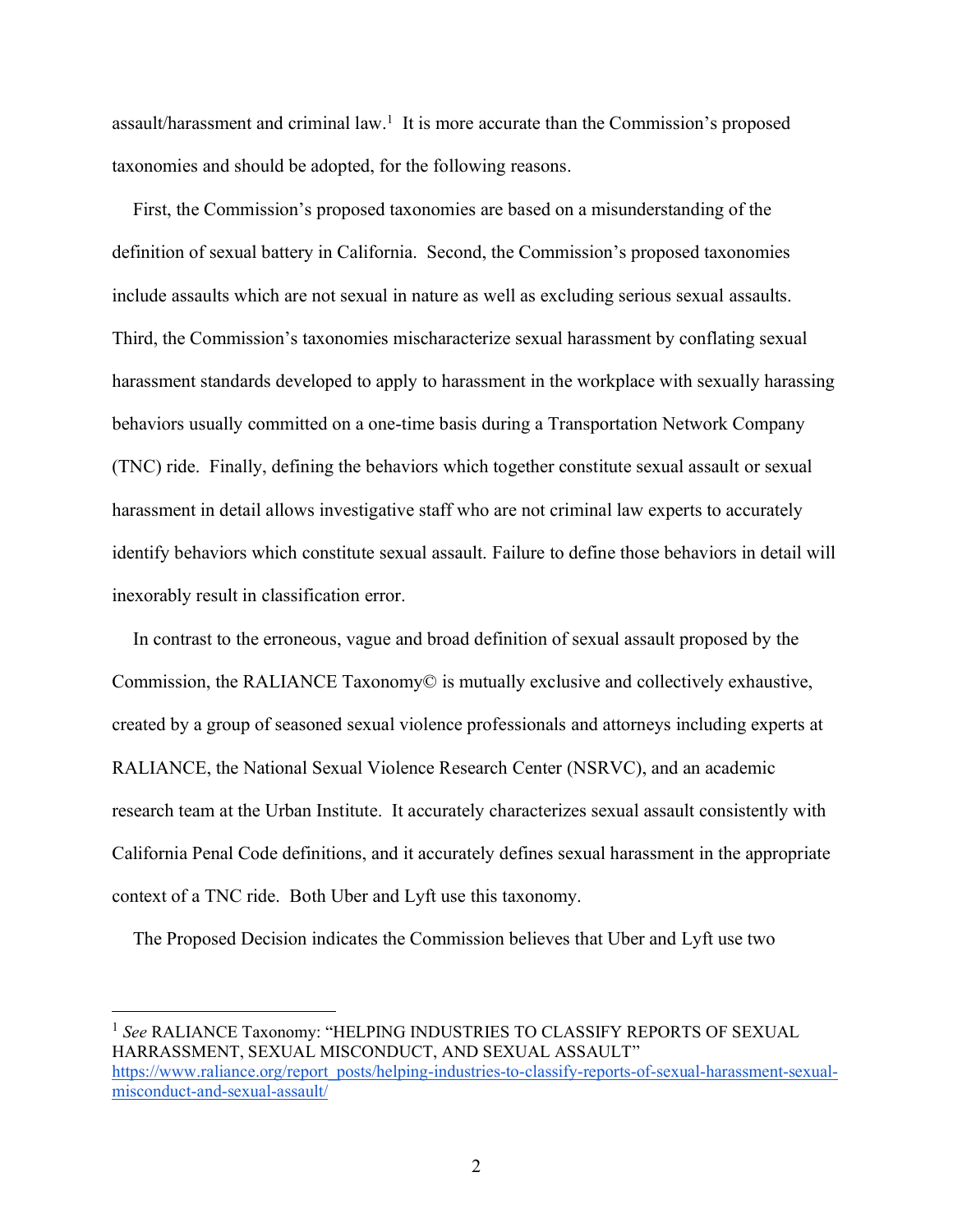different taxonomies. (Proposed Decision at pp. 3-4.)<sup>2</sup> In fact, both Uber and Lyft use the RALIANCE Taxonomy©. Because it is more accurate and makes it easier for staff who are not experts in the criminal law to use to classify behaviors, the RALIANCE Taxonomy© should be adopted.

### **A. The Proposed Taxonomy is Under-Inclusive**

The proposed CPUC definition of sexual assault is based on a fundamental misunderstanding of California law on sexual assault. The Commission says it bases its definition of sexual assault on the definition in Penal Code section 243.4, which is the code section defining sexual battery in California.<sup>3</sup> Sexual battery, as the Proposed Decision notes, is an act by a person who touches or attempts to touch the intimate parts of another (e.g., sexual organs, mouth, etc.), and the touching or attempted touching is against the will of the person being touched.

That is correct as far as it goes, but the problem is that the definition of sexual battery excludes many other California Penal Code sections which define other types of sexual assaults, including rape, sodomy, forcible oral copulation, and forcible penetration (see, e.g., Penal Code sections 261, 286, 287, 289.)<sup>4</sup> The definition of sexual battery also excludes lewd conduct against minors, such as that defined in Penal Code section 288 (lewd and lascivious acts with a child under  $14$ ).<sup>5</sup>

Penal Code section 243.4 does **not** "define… sexual assault and sexual battery the same way." (Proposed Decision at p. 8.) $<sup>6</sup>$  To the contrary, sexual battery is only one specific type of</sup>

<sup>2</sup> *See* CPUC Proposed Decision pp. 3-4: <https://docs.cpuc.ca.gov/PublishedDocs/Efile/G000/M472/K442/472442955.PDF>

<sup>3</sup> *See* California Penal Code § 243.4.

<sup>4</sup> *See* California Penal Codes §§ 261, 286, 287, 289.

<sup>5</sup> *See* California Penal Code § 288.

<sup>6</sup> *See* CPUC Proposed Decision p.8: <https://docs.cpuc.ca.gov/PublishedDocs/Efile/G000/M472/K442/472442955.PDF>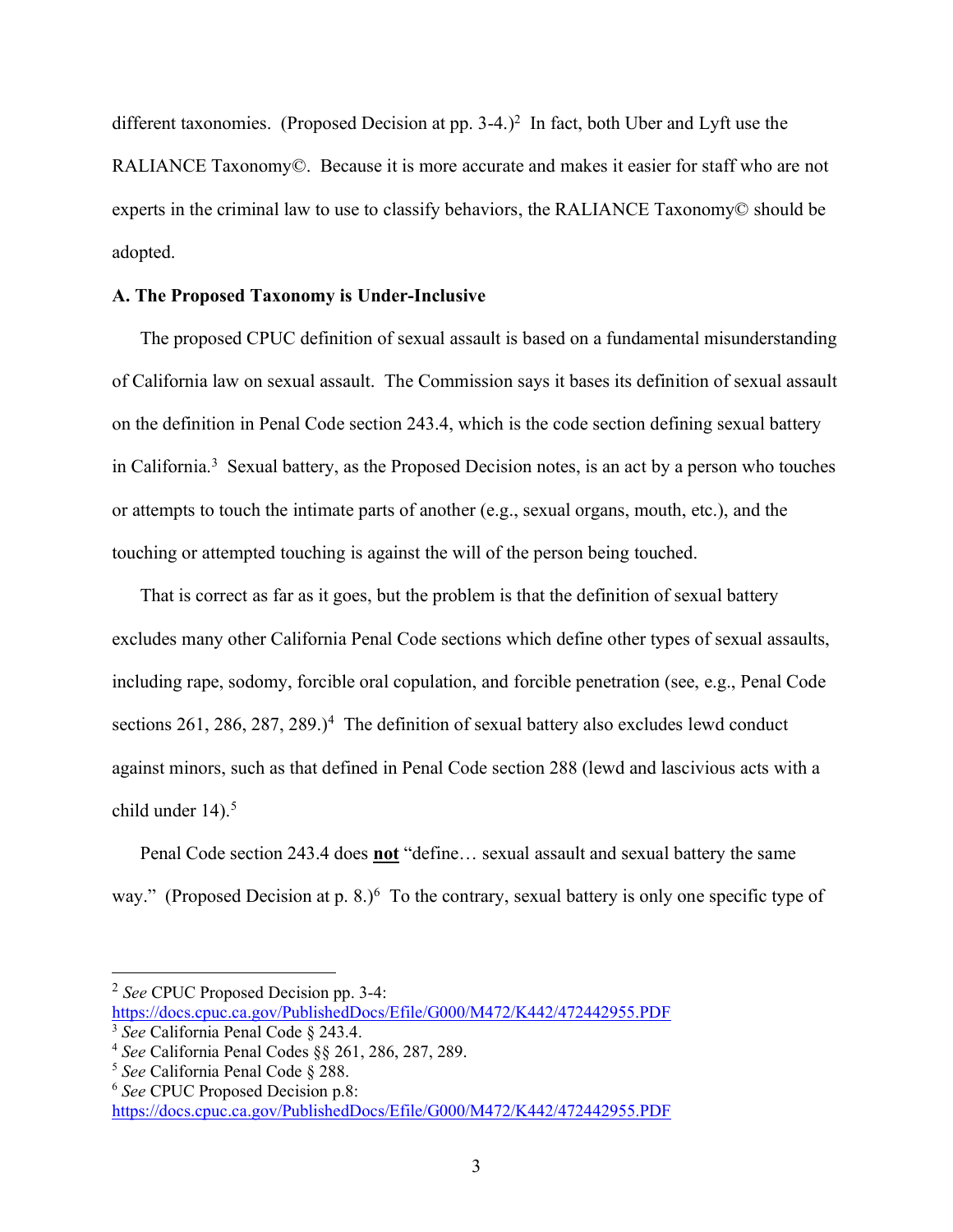sexual assault. Its definition excludes the elements of many other sexual assault crimes defined in the California Penal Code, including penetration offenses. And the specific intent required for the crime of sexual is not required for other types of sexual assaults under California law (e.g., Pen. Code, § 261, rape).<sup>7</sup>

The RALIANCE Taxonomy© uses detailed definitions that include all forms of sexual assault in California, including sexual battery. It subdivides sexual assault offenses into ten categories: (1) attempted touching of a non-sexual body part, (2) attempted kissing of a nonsexual body part, (3) attempted touching of a sexual body part, (4) attempted kissing of a sexual body part, (5) non-consensual touching of a non-sexual body part (e.g., hand, leg, thigh), (6) nonconsensual kissing of a non-sexual body part, (7) attempted non-consensual sexual penetration, (8) non-consensual touching of a sexual body part, (9) non-consensual sexual penetration, and (10) non-consensual kissing of a sexual body part. (See RALIANCE Taxonomy $\odot$ .)<sup>8</sup>

The RALIANCE Taxonomy© thus includes all forms of sexual assault covered by the California Penal Code, including rape, sodomy, forcible oral copulation, and sexual battery. The crime of sexual battery (Pen. Code,  $\S$  243.4)<sup>9</sup> fits into the RALIANCE Taxonomy© under the categories of non-consensual attempted or completed touching of a sexual body part.

The Commission's proposed definition excludes many forms of sexual assault.

The RALIANCE Taxonomy©'s definition of sexual assault was divided into ten sub-groups to make it easy for staff who are not criminal law experts to understand and categorize sexual assaults according to the behavior involved. Most of these classifications are listed as "examples" in the Proposed Decision. However, these are not "examples," but actual ways of

<sup>7</sup> *See* California Penal Code § 261.

<sup>8</sup> HELPING INDUSTRIES TO CLASSIFY REPORTS OF SEXUAL HARRASSMENT, SEXUAL MISCONDUCT, AND SEXUAL ASSAULT., *supra* note 1.

<sup>9</sup> *See* California Penal Code § 243.4.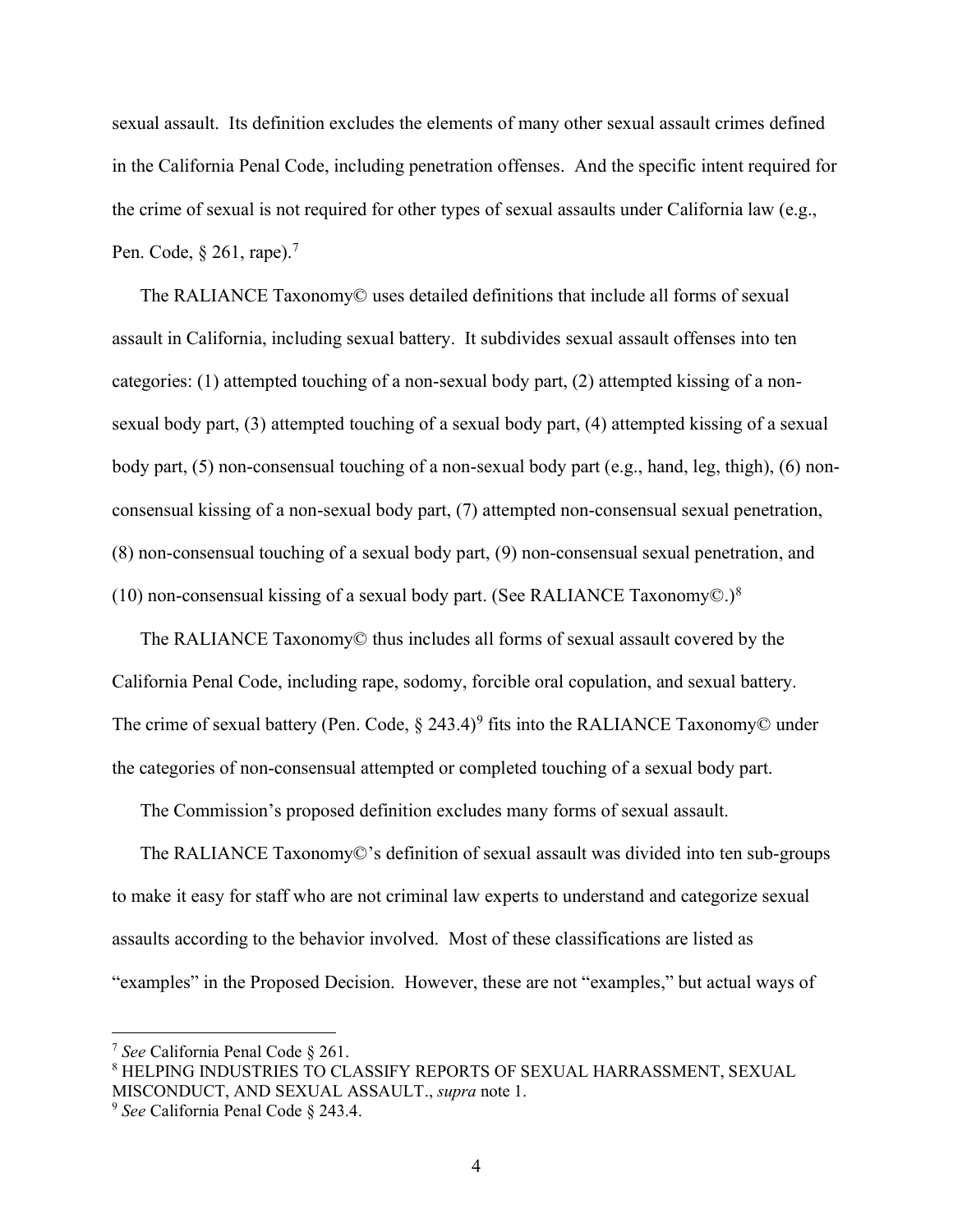classifying behavior which create a much more accurate taxonomy of sexual assault.

The Commission's definition of sexual assault is both under-inclusive and misleading. It misses most of the serious sexual assault crimes by attempting to use the rubric of one lesser crime, sexual battery. The flaw is that the elements of sexual battery do not include the elements of many other sexual assaults, including the element of penetration or attempted penetration in more serious sexual assault offenses. Concomitantly, the specific intent required for the crime of sexual battery ("is for the purpose of sexual arousal, sexual gratification, or sexual abuse") is not required for most other sexual assault offenses (see, e.g., Pen. Code, §§ 261, 286, 287, 289.)<sup>10</sup>

The Proposed Decision errs by including the classifications of behavior in the RALIANCE Taxonomy© only as "examples," after excluding many more serious sexual assault crimes in its actual definition of sexual assault.

The design of a taxonomy classifying sexual assault crimes should be left to experts in the sexual assault movement and criminal law and not be attempted by attorneys and staff without that specific legal knowledge and background at the CPUC. The RALIANCE Taxonomy© was developed collaboratively by experts and attorneys in the fields of sexual assault, sexual harassment and criminal law and took over a year to develop. It is the exclusive taxonomy used by the sexual violence movement and is the gold standard.

### **B. The Proposed CPUC Taxonomy is Over-Inclusive**

The taxonomies proposed by the Commission include actions that do not constitute sexual harassment or sexual misconduct. The Proposed Decision states that an assault or battery may be included in its taxonomies if sexually motivated. Confusingly, it cites Civil Code section 1708.5 for this proposition. (Proposed Decision at p. 10.)<sup>11</sup>

<sup>10</sup> *See* California Penal Codes §§261, 286, 287, 289.

<sup>11</sup> CPUC Proposed Decision., *supra* note 2, at 10.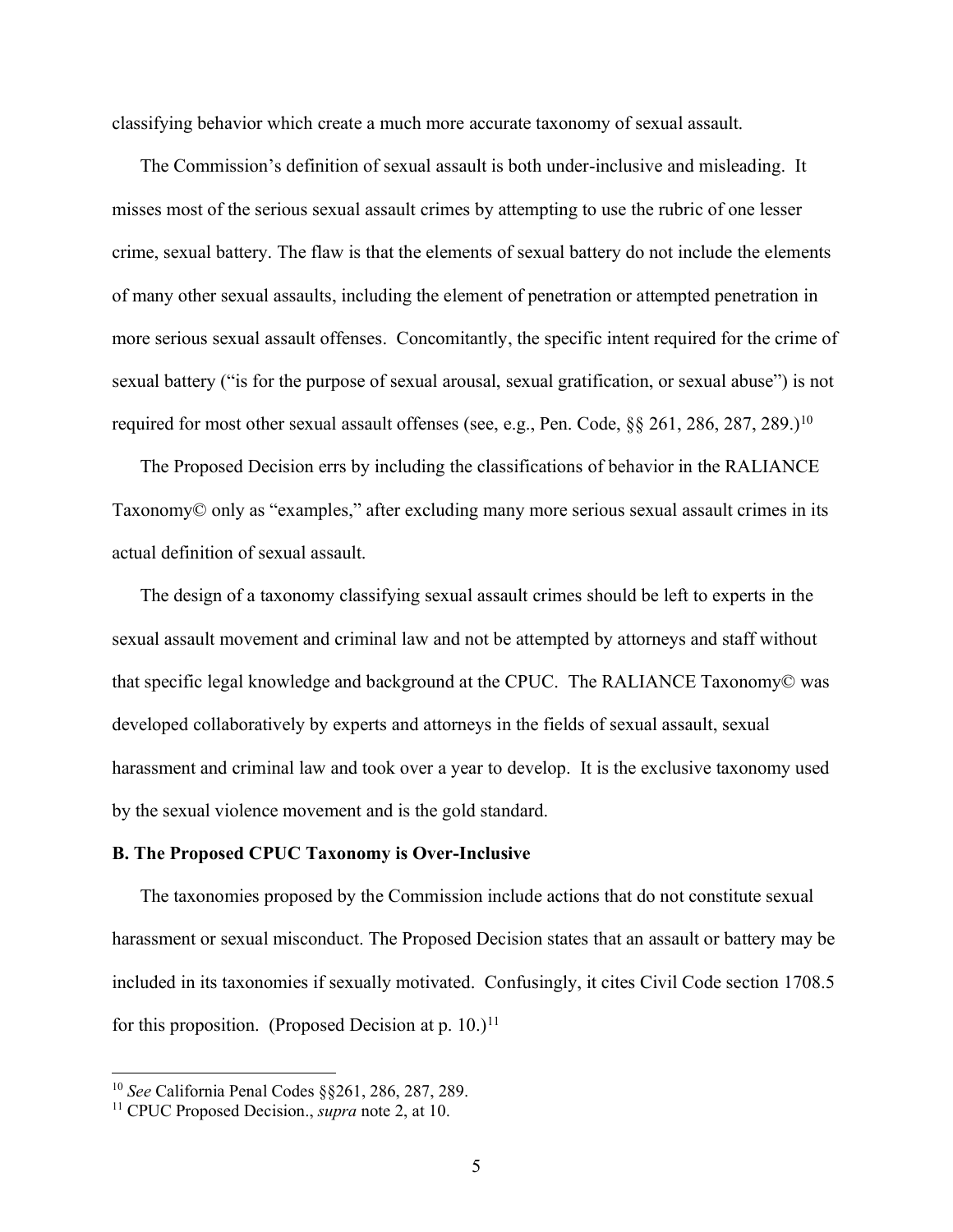The RALIANCE Taxonomy© specifically includes the offenses of attempted sexual assaults as well as completed sexual assaults. The Penal Code notes that an attempt to commit a crime contains two elements: 1) a specific intent to commit the crime, and (2) a direct but ineffectual act done toward its commission. (Pen. Code,  $\S$  21a).<sup>12</sup> Citation to the Civil Code only confuses the issue.

Assault and battery are non-sexual crimes. These become sexual crimes only if the defined intent in a specific offense is present, at which point they are described by the Penal Code as attempts of specified sexual assault crimes. The RALIANCE Taxonomy© accurately and completely describes attempted as well as completed sexual assaults consistently with the California Penal Code.

The Proposed Decision, on the other hand, confuses this issue and appears to include the non-sexual crimes of assault and battery in its taxonomies. Physical altercations that do not contain the elements of an attempted sexual assault should not be included in a taxonomy for sexual misconduct and sexual assault. The Penal Code includes attempts in its definition of the various Penal Code offenses comprising sexual assault and these are reflected accurately and in the necessary detail ("granularity") in the RALIANCE Taxonomy©.

# **III. THE RALIANCE TAXONOMY© INCLUDES SEXUAL HARASSMENT, WHICH IS ALSO REFERRED TO BY RALIANCE AS SEXUAL MISCONDUCT, AND IS MUCH MORE ACCURATE THAN THE SIMPLISTIC DEFINITION USED IN THE PROPOSED DECISION**

# **A. The RALIANCE Taxonomy© Includes All Forms of Sexual Harassment (Sexual Misconduct) In Its Carefully Subdivided Definitions**

<sup>12</sup> *See* California Penal Code § 21a.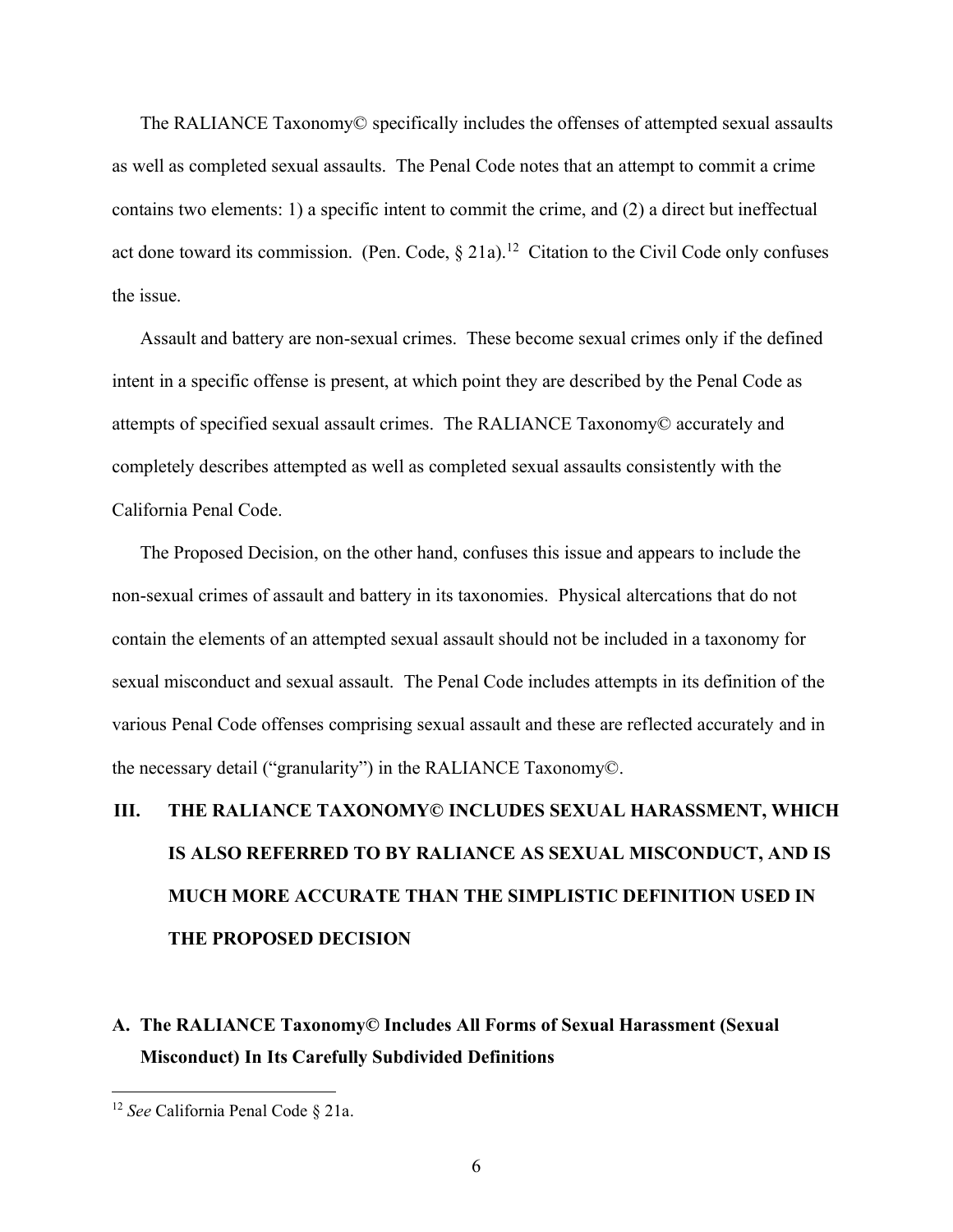The Commission seems to be under the misimpression that the RALIANCE Taxonomy© does not include definitions of sexual harassment. To the contrary, the many forms of sexual harassment (sexual misconduct) are subdivided into eleven (11) categories in the RALIANCE Taxonomy©. The individual forms that sexual harassment can take were broken down to make it easier for investigative staff who are not criminal or civil law experts to recognize behaviors that meet the definition of sexual harassment under California and federal law.

The categories of sexual misconduct, all of which may constitute forms of sexual harassment, are listed in the RALIANCE Taxonomy© as follows: (1) staring or leering in an uncomfortable, prolonged or sexual manner, (2) comments or gestures/asking personal questions, (3) comments or gestures/comments about appearance, (4) comments or gestures/flirting, (5) comments or gestures/explicit gestures which are sexually suggestive, (6) comments or gestures/explicit comments describing or representing sexual activity or body parts in a graphic fashion, (7) displaying indecent material including pornography or sexual images, (8) indecent photography/videography without consent, (9) soliciting sexual act(s), (10) masturbation/indecent exposure in the presence of another, and (10) verbal threat of sexual assault. (See RALIANCE Taxonomy)<sup>13</sup>

The Proposed Decision states that sexual harassment is defined as an act of "unwelcome visual, verbal, nonverbal, or physical conduct (either a single act or multiple acts), based on sex (i.e., gender), which creates an intimidating, hostile or offensive environment to a reasonable person." (Proposed Decision at p. 11.)<sup>14</sup> Because this one overarching definition is so vague, it is an invitation to individual bias when investigators must classify actual behaviors. By

<sup>&</sup>lt;sup>13</sup> HELPING INDUSTRIES TO CLASSIFY REPORTS OF SEXUAL HARRASSMENT, SEXUAL MISCONDUCT, AND SEXUAL ASSAULT., *supra* note 1.

<sup>14</sup> CPUC Proposed Decision., *supra* note 2, at 11.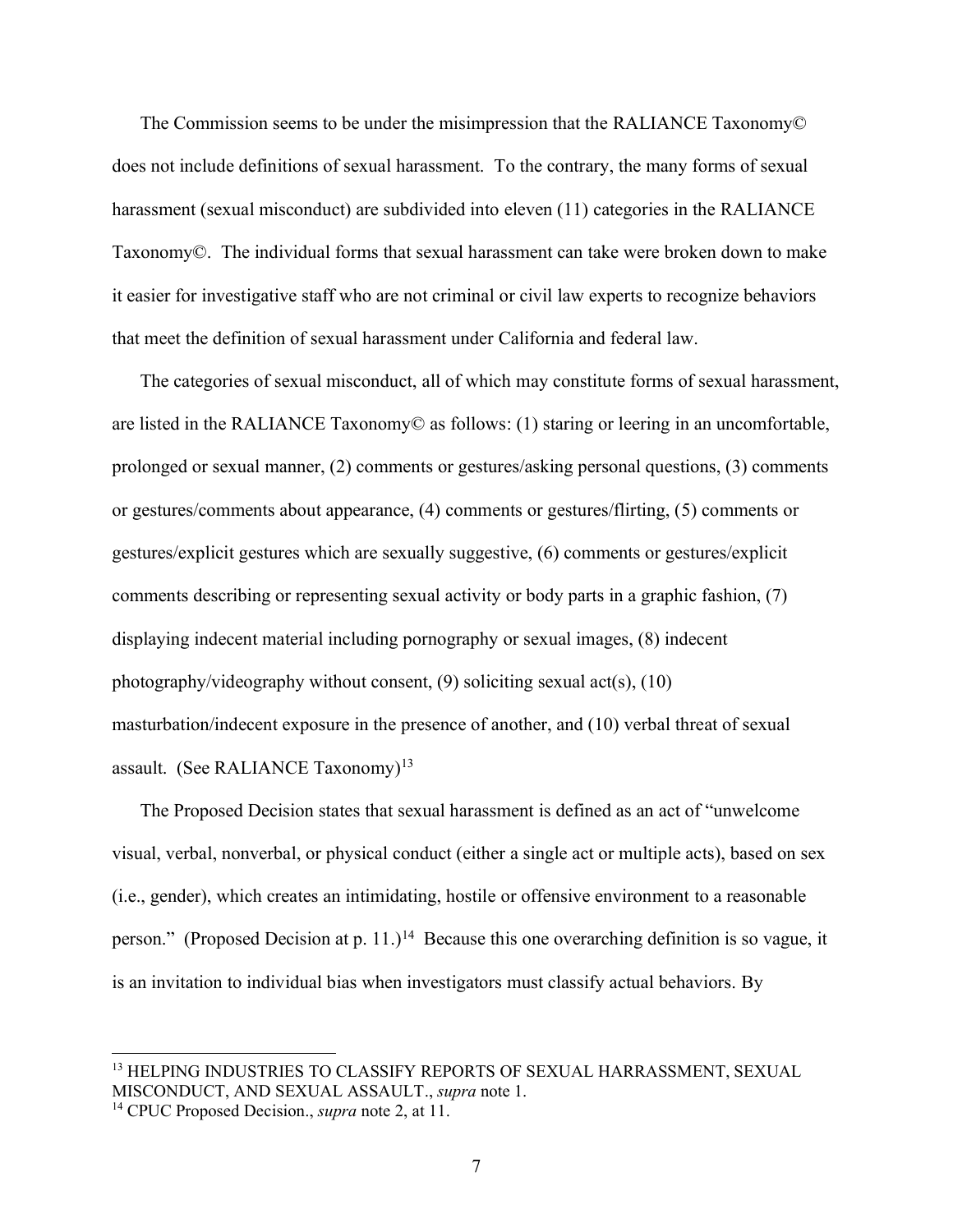specifically defining the various behaviors which constitute sexual harassment, the RALIANCE Taxonomy© eliminates the potential for interpretive bias.

The RALIANCE definitions of sexual misconduct are not "examples" of sexual harassment, but together comprise a complete definition of sexual harassment. In contrast, the vague definition assigned to sexual harassment by the Commission will lead to investigator error. Investigators will err by including behaviors that do not constitute sexual harassment and omitting behaviors that legally do constitute sexual harassment.

When asking non-attorney investigators and staff to classify potentially criminal or tortious behavior it is much better if a taxonomy specifically describes the behaviors that constitute the elements of the offense or tort. Leaving the decision to staff who are not experts in the field of sexual assault means they must decide whether a set of behaviors in a given case are criminal or tortious (misconduct) without professional experience or legal training. Without more guidance than the very broad and vague definition proposed by the Commission there will undoubtedly be errors in classifying behaviors.

# **B. The Commission's Overarching Rubric for Sexual Harassment Conflates Harassment Based on Gender with Harassment Based on Sex**

The next problem with the Commission's proposed taxonomies is that they conflate sex with gender by relying on a 1990 decision which is outdated and superseded in current thinking about sexual harassment. In fact, the Commission later cites the more current standard, which recognizes that sex is not the same thing as gender, immediately after announcing the outdated standard it proposes to adopt. (Proposed Decision at p. 12.)<sup>15</sup>

Harassment based on sex might only relate to people who are gender binary, meaning their gender identity is the same as their sex assigned at birth. Harassment based on gender is more

<sup>15</sup> CPUC Proposed Decision., *supra* note 2, at 12.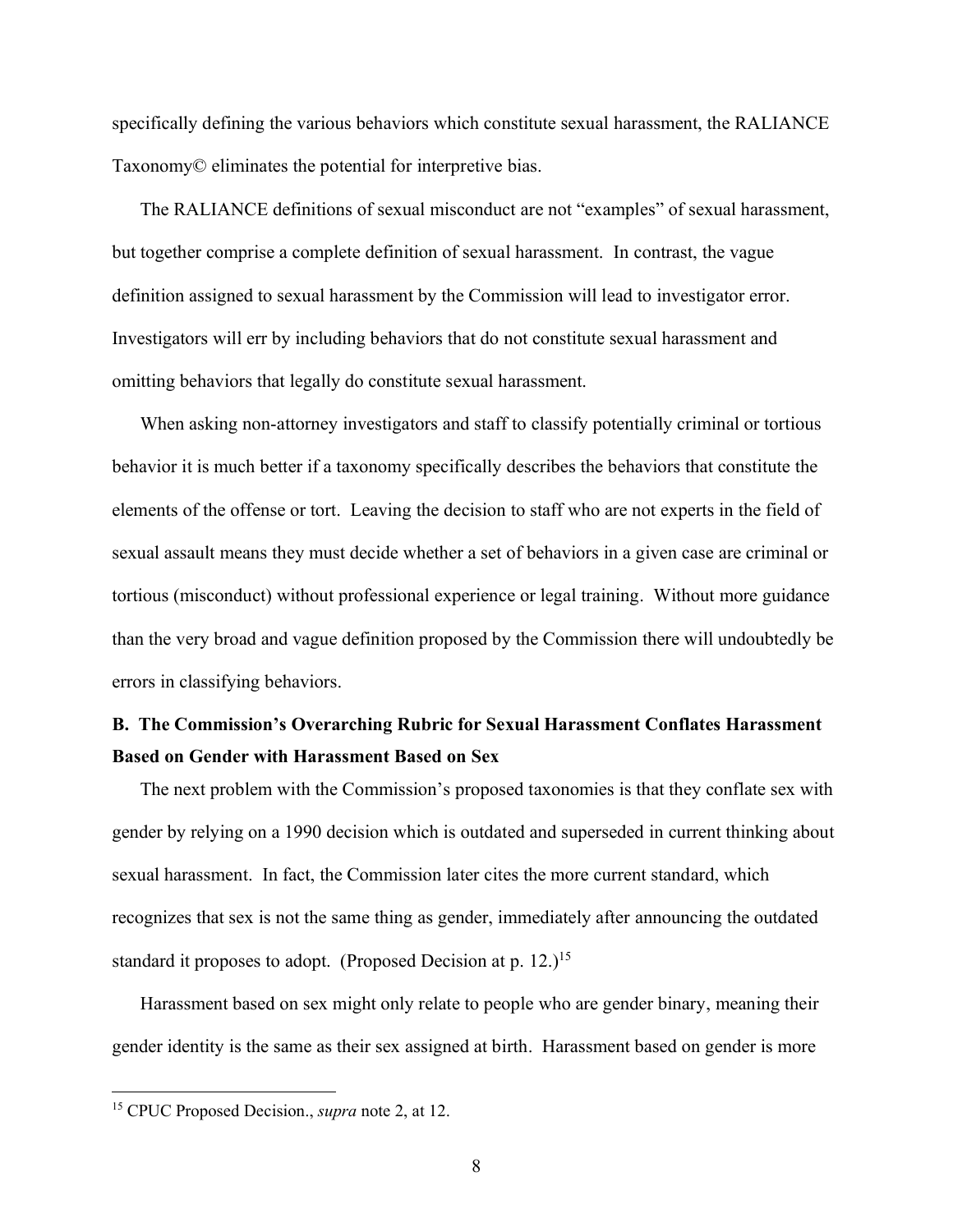inclusive. For example, trans people who are not gender binary are included when sexual harassment is defined as based on gender.

Federal rulings have expanded protections based on sex to those based on gender. "Although federal law does not explicitly prohibit employment discrimination based on "gender identity" or "gender expression," recent interpretations in case law under Title VII extend the Act's prohibition of sex discrimination to include bias based on gender identity and gender expression." (See National Conference of State Legislatures, online at [<https://www.ncsl.org/research/labor-and-employment/-gender-and-sex-discrimination.aspx>](https://www.ncsl.org/research/labor-and-employment/-gender-and-sex-discrimination.aspx).)<sup>16</sup> California law specifically addresses sexual harassment based on gender. (See, e.g., Cal. Govt. Code,  $\{12940.\}^{17}$ 

# **C. The Proposed Taxonomy Does Not Clearly Articulate the Difference Between Workplace Sexual Harassment and Sexually Harassing Behaviors in the TNC Context**

The next problem with the definition of sexual harassment in the Proposed Decision is its reliance on laws relating to sexual harassment in the workplace. As noted above, the Proposed Decision defines sexual harassment as "an act of visual, verbal, nonverbal, or physical conduct (either a single act of multiple acts) based on sex (i.e., gender), which creates an intimidating, hostile or offensive environment to a reasonable person." (Proposed Decision at p. 11.)<sup>18</sup> If the definition was altered to clarify that sexual harassment can be based on gender *or* sex, it would be more accurate but would still lack the specificity needed by investigators.

The second problem is that the Commission's examples wrongly import concepts from workplace sexual harassment requiring the harassment be severe or pervasive by posing

<sup>&</sup>lt;sup>16</sup> *See* National Conference of State Legislatures, online at [<https://www.ncsl.org/research/labor-and](https://www.ncsl.org/research/labor-and-employment/-gender-and-sex-discrimination.aspx)[employment/-gender-and-sex-discrimination.aspx>](https://www.ncsl.org/research/labor-and-employment/-gender-and-sex-discrimination.aspx).

<sup>17</sup> *See* Cal. Govt. Code, § 12940.

<sup>18</sup> CPUC Proposed Decision., *supra* note 2, at 11.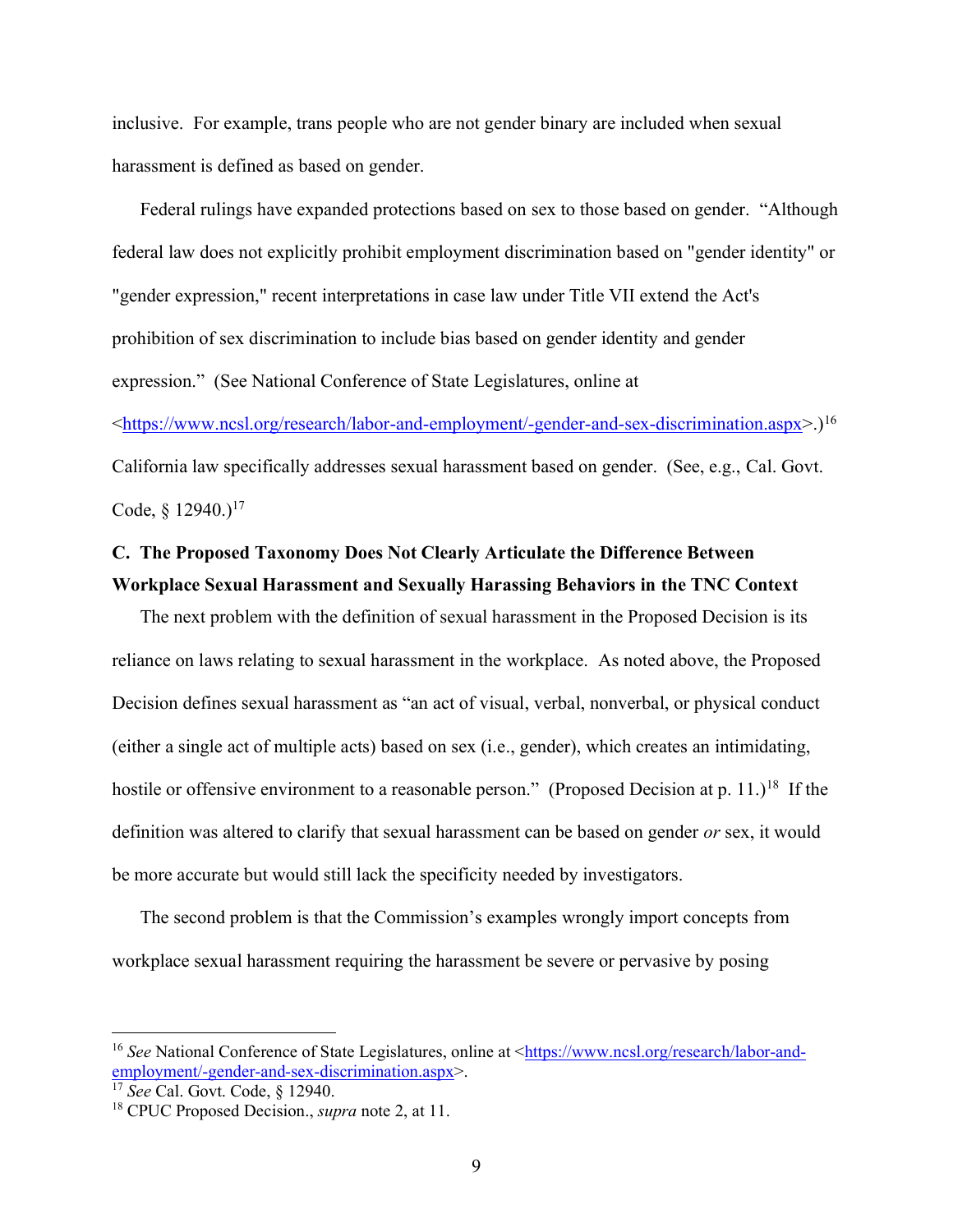questions relating to victims' reactions. The requirement that sexual harassment behaviors must rise to the level of being severe or pervasive and creating a hostile working environment in order to constitute an offense or tort makes sense in the workplace.

In the context of a one-time ride with a TNC, however, the TNC and the Commission will want to know about sexually harassing behaviors even if they would not, in the workplace context, rise to the level of creating an intimidating, hostile or offensive [work] environment.

The California Department of Fair Housing and Employment (DFEH) defines sexual harassment as:

"a form of discrimination based on sex/gender (including pregnancy, childbirth, or related medical conditions), gender identity, gender expression, or sexual orientation. Individuals of any gender can be the target of sexual harassment. Unlawful sexual harassment does not have to be motivated by sexual desire. Sexual harassment may involve harassment of a person of the same gender as the harasser, regardless of either person's sexual orientation gender identity." (Online at <https://www.dfeh.ca.gov/wpcontent/uploads/sites/32/2020/03/SexualHarassmentFactSheet\_ENG.pdf>.)<sup>19</sup>

For a claim of workplace sexual harassment to go forward, however, the person alleging harassment must show either that the harassment was either quid pro quo (giving a benefit in exchange for compliance with a wrongful demand) or that it created a hostile working environment. *(Ibid.)* In the context of a one-time (usually) ride with a TNC, however, the issue is not whether a "hostile environment" was created. The issue is whether the comment was appropriate in the context in which it was made.

Thus, the reaction of a particular victim is not significant. The behavior or comment itself should be examined regardless of a particular individual's reaction to it. The question is not whether the behavior rose to the level of being unlawful for purposes of making a federal or

<sup>19</sup> *See* https://www.dfeh.ca.gov/wp-

content/uploads/sites/32/2020/03/SexualHarassmentFactSheet\_ENG.pdf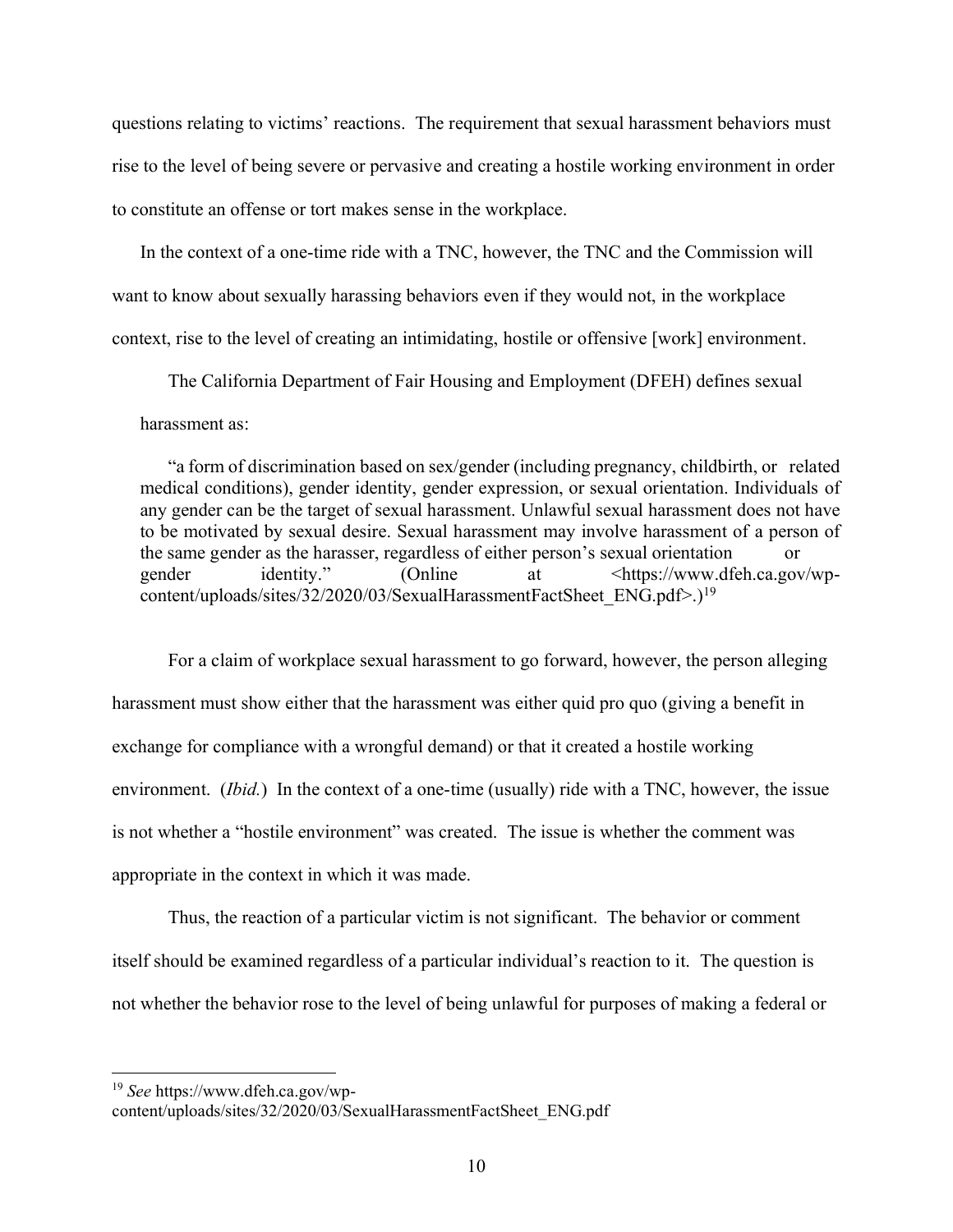state claim of sexual harassment. Rather, it is whether the behavior was appropriate in the TNC context and whether the response to it was appropriate.

Any sexually harassing comments or behaviors, regardless of their subjective impact on the victim (reasonable or otherwise) should be investigated by a TNC. The definition of a sexual harassment cause of action in section 51.9 of the California Civil Code, (cited at p. 12)<sup>20</sup> of the Proposed Decision, is irrelevant and misleading in the TNC context. Civil Code section 51.9 is relevant when the elements of a civil cause of action for workplace sexual harassment must be proven. It is not helpful in determining whether comments made during a TNC ride (whether by a driver to a passenger, passenger to a driver, or passenger to another passenger) were sexually harassing.

It follows that it does not matter if the standard for meeting a "service" relationship under Civil Code section 51.9 is met for purposes of a TNC investigation. The TNC investigation is much broader than the context of determining if a legal claim of sexual harassment can be alleged and filed. For that reason, the detailed sexual harassment behaviors spelled out in the RALIANCE Taxonomy© are helpful in classifying various types of sexually harassing words and behaviors—because the behaviors are what is relevant, not whether a civil cause of action can be alleged.

The TNC and potentially the Commission will want to understand the types of behaviors about which a rider or driver felt strongly enough to make a report (i.e., felt was harassing sexually or based on gender). A taxonomy should classify such behaviors without regard to the "reasonableness" of a victim's reaction since the end goal is not determining whether a civil actionable claim can be made. The RALIANCE Taxonomy© therefore breaks down the various

<sup>20</sup> CPUC Proposed Decision., *supra* note 2, at 12.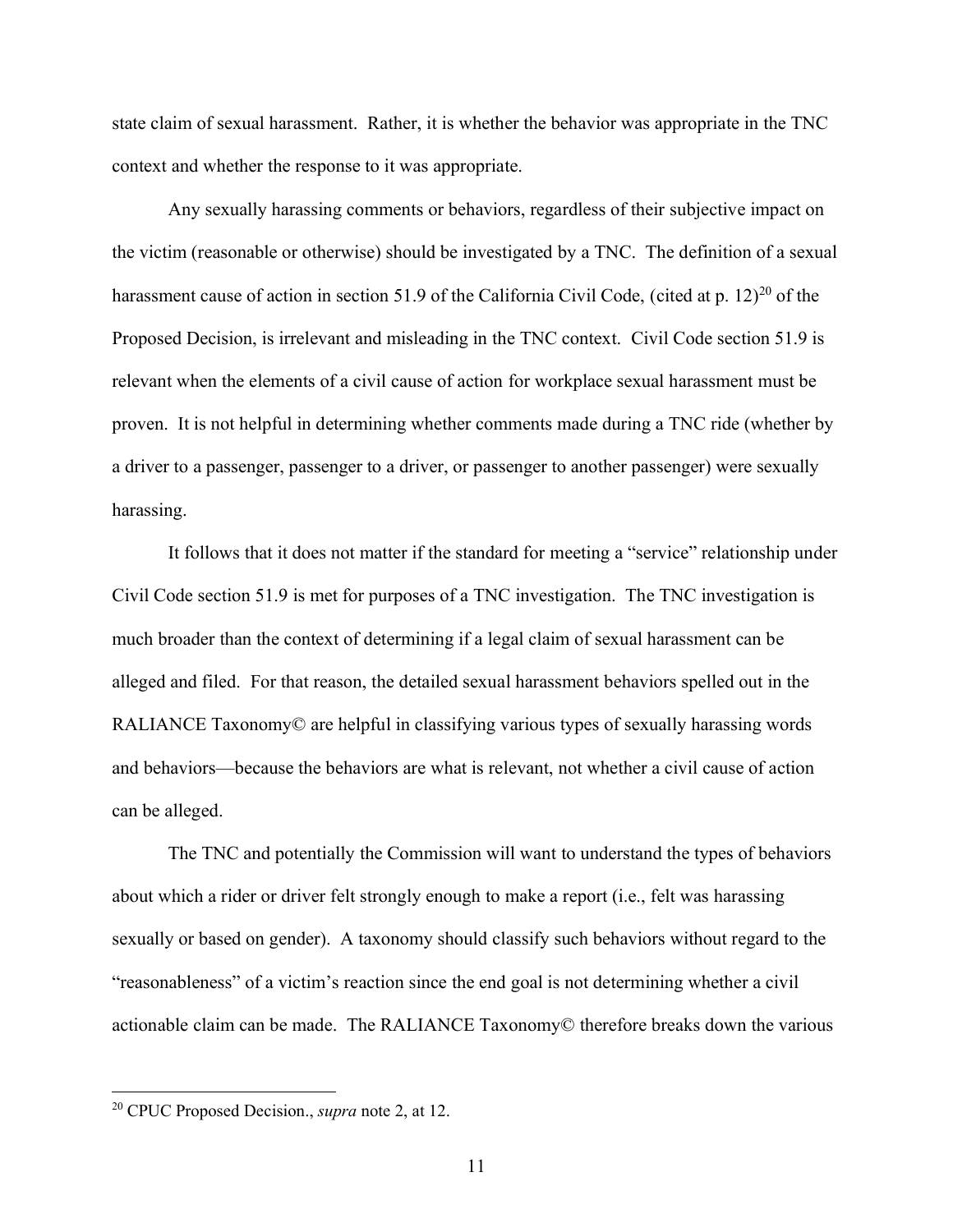types of sexually harassing words and behaviors into categories which can easily be recognized by investigators, without regard to a particular victim's reaction. The examples used at p. 14 of the Proposed Decision are in reality the various types of sexually harassing behaviors developed in the RALIANCE Taxonomy© -- and should be cited as such. They should, however, constitute the definition of sexual harassment—not merely be cited as "examples".

Some of the proposed questions for investigators in the Proposed Decision relate to the victim's reaction or response to the harassment. Some of these questions are not appropriate in the TNC investigative context, for the reasons stated above. (Proposed Decision at pp. 25-26: "How did you react?" "What response did you make when the incident occurred or afterwards?" "If the perpetrator claims that the allegations are false, ask why the claimant would allegedly fabricate a story." $)^{21}$  Using more open-ended questions would be more appropriate because they would not focus on victim reaction, would sound less victim-blaming, and would be more trauma-informed (see Comments on the Proposed Decision filed by VALOR regarding the necessity for trauma-informed investigations in the sexual assault field.)<sup>22</sup>

Workplace sexual harassment definitions do not account for behaviorally-specific sexual misconduct. This means specific behaviors may be considered sexual misconduct regardless of their impact on a victim/target/survivor. This also means that words or behavior do not have to be severe or pervasive and create a toxic or offensive environment, since most of the sexual misconduct occurrences that may happen when using TNCs are one-time experiences. In fact, a sexually harassing comment may be offensive to one victim and not to another person. For that reason, the taxonomy must look at behaviors to classify incidents, not at victim reactions.

<sup>21</sup> CPUC Proposed Decision., *supra* note 2, at 25-26.

<sup>22</sup> *See* VALOR Comments on Proposed Decision:

https://docs.cpuc.ca.gov/PublishedDocs/Efile/G000/M424/K114/424114611.PDF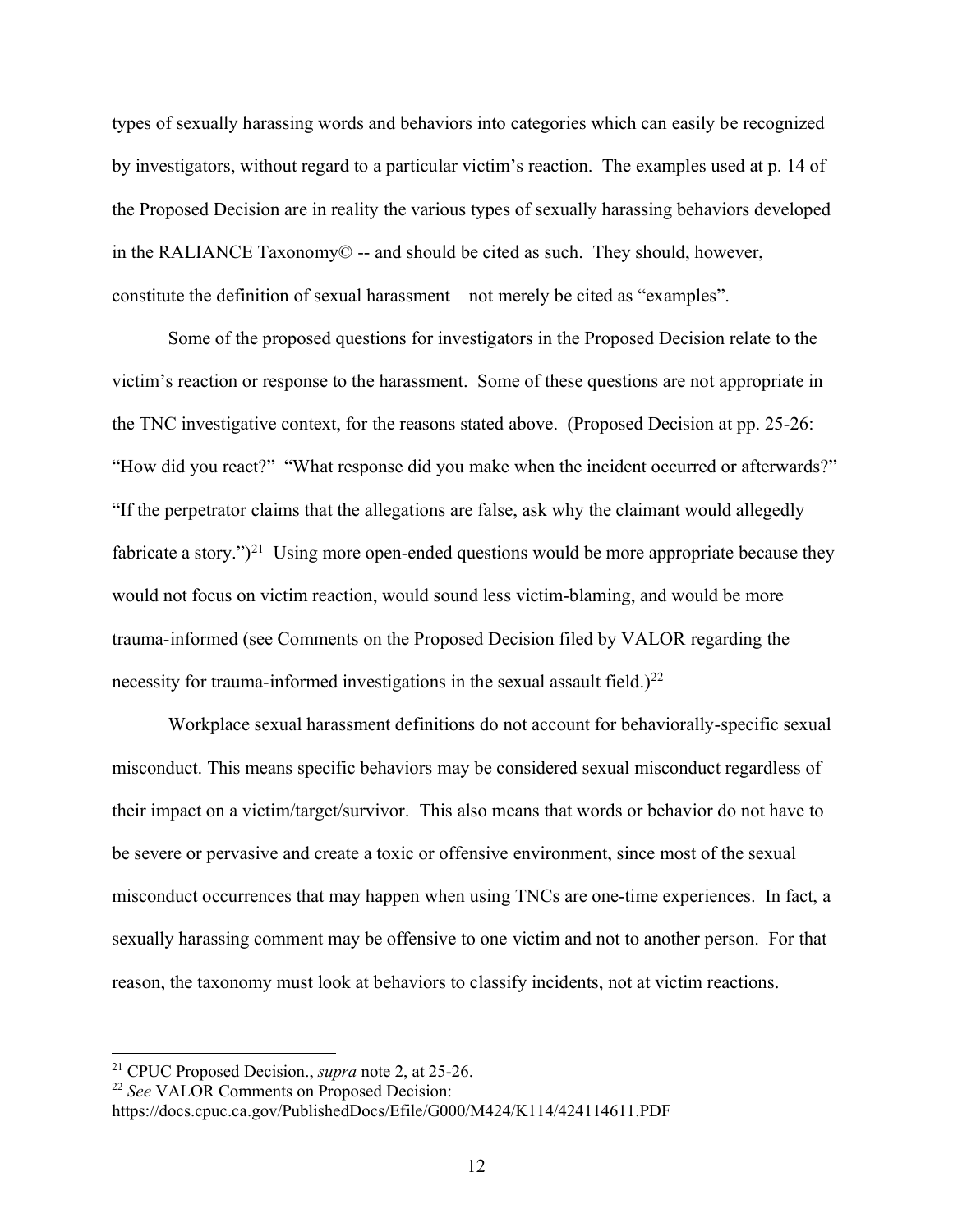### **IV. TRAINING ON TRAUMA-INFORMED INVESTIGATIONS IS ESSENTIAL**

RALIANCE agrees with VALOR that the Proposed Decision omits a crucial requirement for a protocol on sexual assault/harassment investigations. The Commission states that investigations by TNCs must adhere at a minimum to specified requirements in the claim investigation process. (Proposed Decision at p.  $24.$ )<sup>23</sup> The Proposed Decision also says that the Commission's own staff may want to do further investigation of a sexual assault complaint to determine whether a decision not to terminate a TNC driver was well-founded. (Proposed Decision at p. 11.) $^{24}$ 

The list of specified investigation requirements in the Proposed Decision, however, lacks a requirement that all investigators be trained on how to conduct a trauma-informed investigation. Without such training, staff run the risk of further traumatizing victims of sexual assault and harassment. Also, important information about the incident can be lost or remain hidden when an investigator is not trained to do a trauma-informed victim interview.

RALIANCE concurs with the Comments on the Proposed Decision filed by VALOR and agrees that training on the nature and neuroscience of trauma and on how to do a traumainformed sexual assault/harassment investigation is an essential part of any investigative protocol on investigating sexual assault/harassment today.

The Proposed Decision states that "the Commission may want its own staff to conduct its own investigation into a sexual assault incident to understand the circumstances that led to the decision not to deactivate a TNC driver." (Proposed Decision at p. 11.)<sup>25</sup> Before such any such investigation should be permitted, Commission staff conducting investigations of sexual

<sup>23</sup> CPUC Proposed Decision., *supra* note 2, at 24.

<sup>24</sup> *Id.* at 11.

<sup>25</sup> *Id.*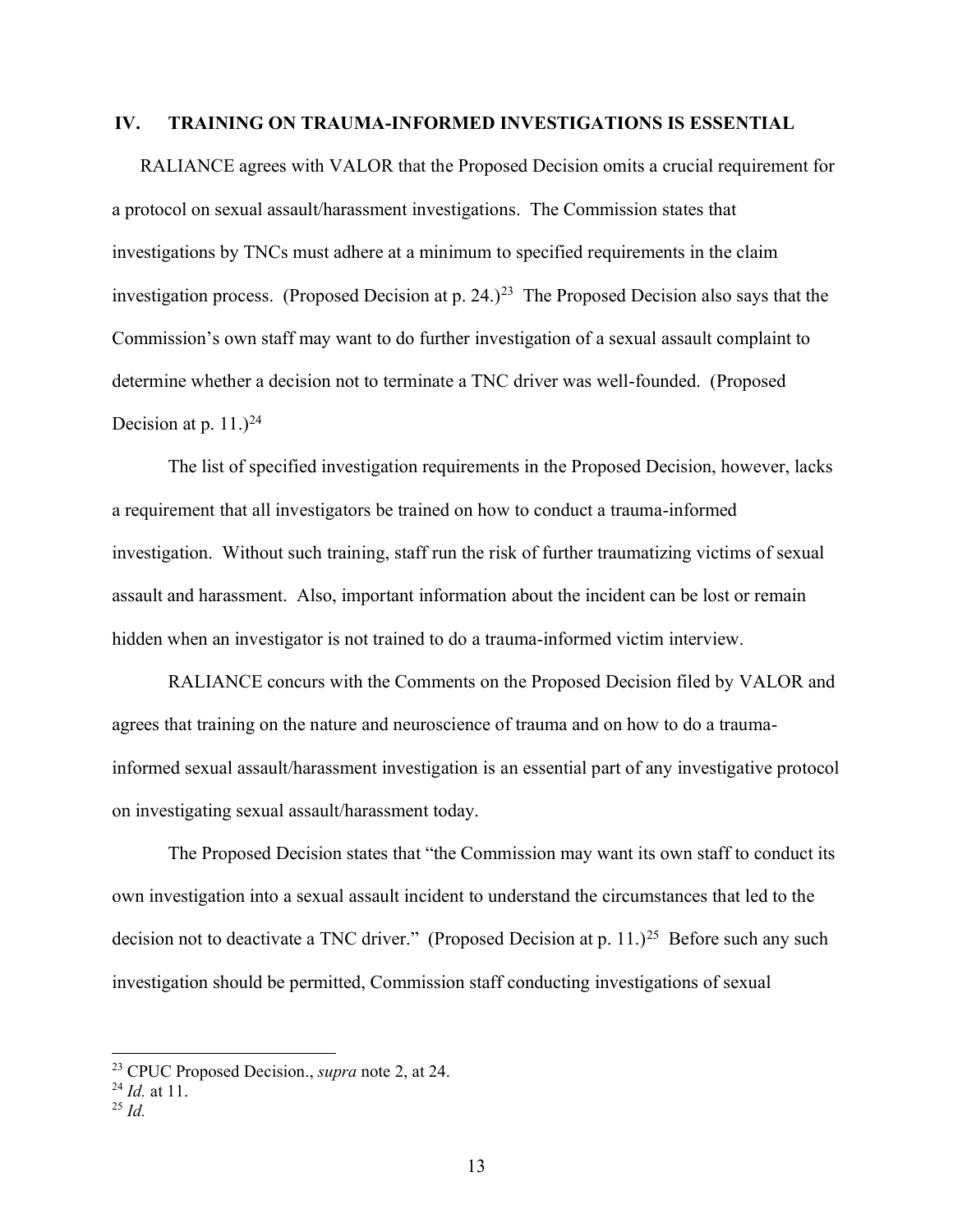assault/harassment must have training about conducting a trauma-informed investigation. The risk of failing to so is potential re-traumatization of the victim and the loss of accurate information about the incident itself. As noted by the U.S. Department of Justice's Office for Victims of Crime, trauma-informed approaches place priority on restoring the survivor's feelings of safety, choice and control. Contacting survivors takes their choice and control away and can be detrimental to their healing process. (https://ovc.ojp.gov/sites/g/files/xyckuh226/files/modelstandards/6/ovcttac-model-standards-508.pdf)<sup>26</sup> Before any such contact is made by a TNC investigator or Commission staff, training on trauma-informed interviewing and on the brain science of trauma is essential.

### **V. CONCLUSION**

The Proposed Decision should be modified in several respects. First, the erroneous definition of sexual assault proposed is both under and over-inclusive. It should be replaced with the RALIANCE Taxonomy©, which was developed by experts in the sexual assault movement. The RALIANCE Taxonomy© is easier for non-experts to use because it carefully defines the behaviors that constitute sexual assault and harassment (sexual misconduct).

Second, the proposed taxonomies on sexual harassment are erroneous in adopting workplace sexual harassment standards which are not appropriate in the TNC context. The RALIANCE Taxonomy© more accurately defines sexual harassment and should be adopted.

Finally, RALIANCE and VALOR agree that the proposed investigative framework omits any requirement for trauma-informed training of investigators, which is essential to an accurate sexual assault/harassment investigation and which is necessary to avoid the risk of retraumatizing victims.

<sup>26</sup> *See* U.S. Department of Justice's Office for Victims of Crime

https://ovc.ojp.gov/sites/g/files/xyckuh226/files/model-standards/6/ovcttac-model-standards-508.pdf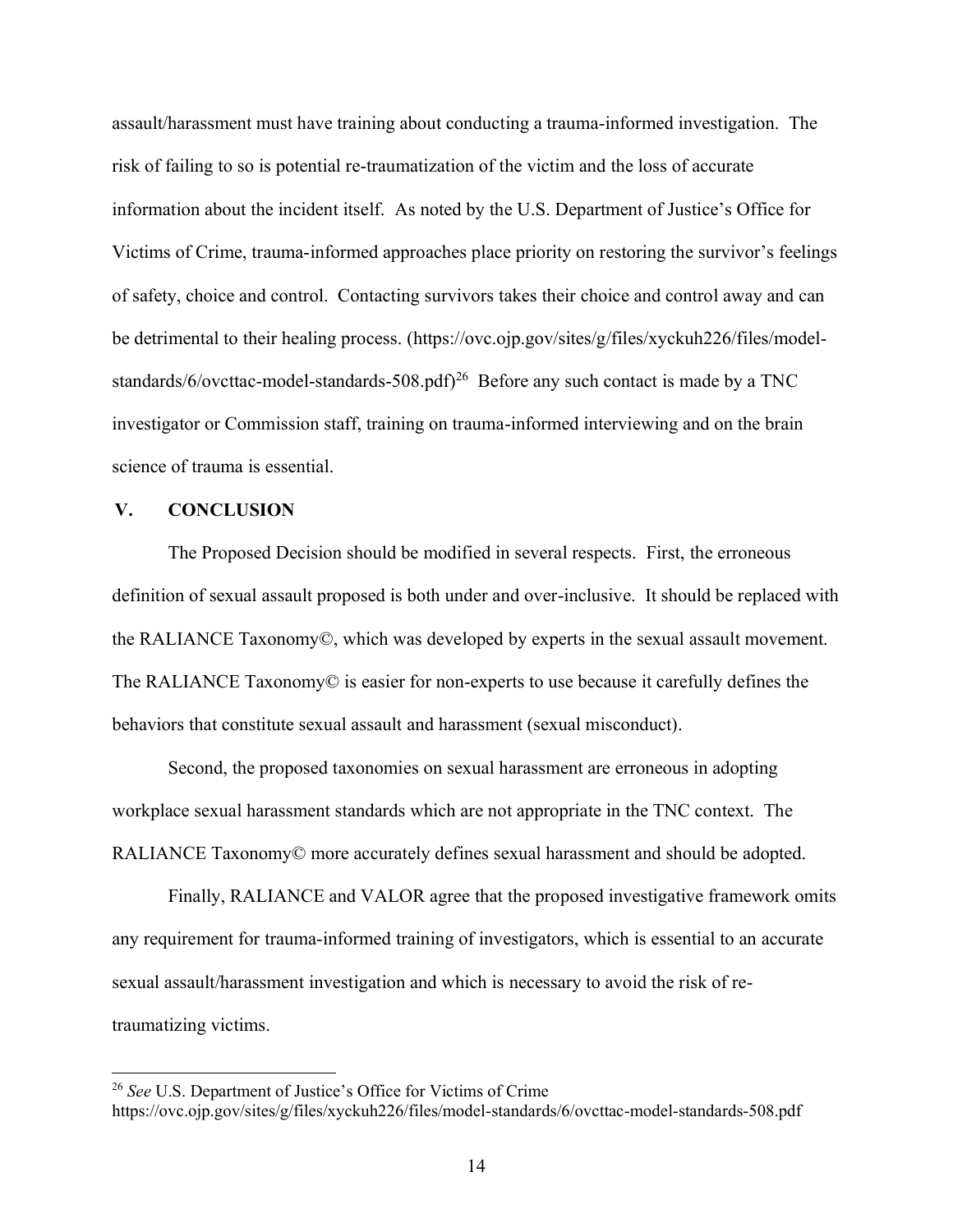RALIANCE respectfully requests that the Commission modify its Proposed Decision accordingly.

Respectfully submitted,

By: Jamet Neeley

Janet E. Neeley State Bar No.90960 1030 S. Arroyo Parkway, Suite 116 Pasadena, CA 91105 Tel. (916) 747-4131 Email: neeleyjanet@gmail.com

Attorney for RALIANCE

Dated: June 8, 2022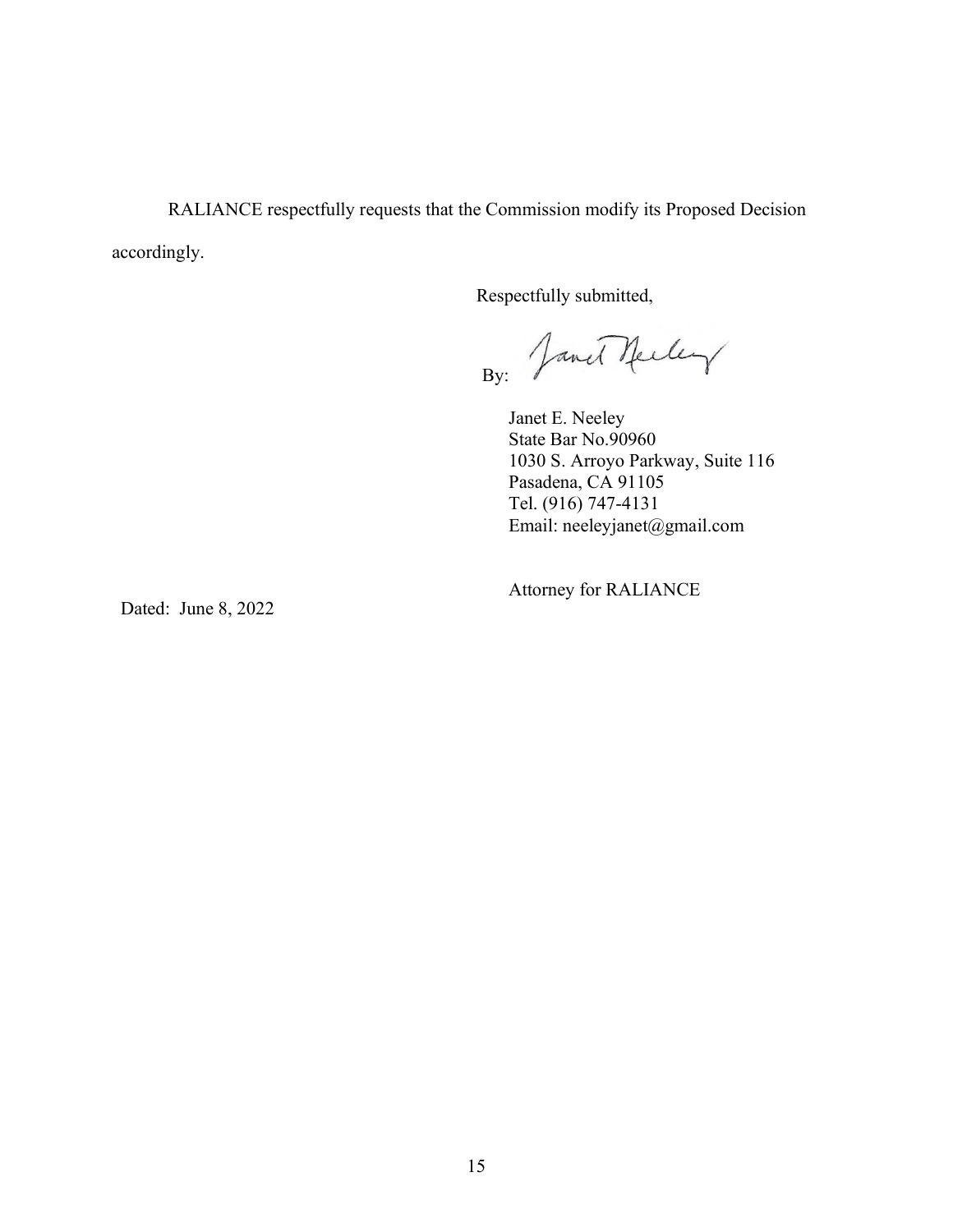### **BEFORE THE PUBLIC UTILITIES COMMISSION OF THE STATE OF CALIFORNIA**

Order Instituting Rulemaking on Regulations Relating to Passenger Carriers, Ridesharing and New Online Enabled Transportation Services.

R.12-12-011

### **COMMENTS OF RALIANCE ON THE [PROPOSED DECISION A](http://docs.cpuc.ca.gov/PublishedDocs/Efile/G000/M326/K933/326933637.PDF)DOPTING UNIFORM TAXONOMIES FOR SEXUAL ASSAULT AND SEXUAL HARASSMENT THAT TRANSPORTATION NETWORK COMPANIES MUST USE FOR THEIR ANNUAL REPORTS, AS WELL AS ADOPTING TRAINING, INVESTIGATING, AND REPORTING PROTOCOLS**

**[Appendix]**

Janet E. Neeley State Bar No.90960 1030 S. Arroyo Parkway, Suite 116 Pasadena, CA 91105 Tel. (916) 747-4131 Email: neeleyjanet@gmail.com

### June 8, 2022 **Attorney for RALIANCE**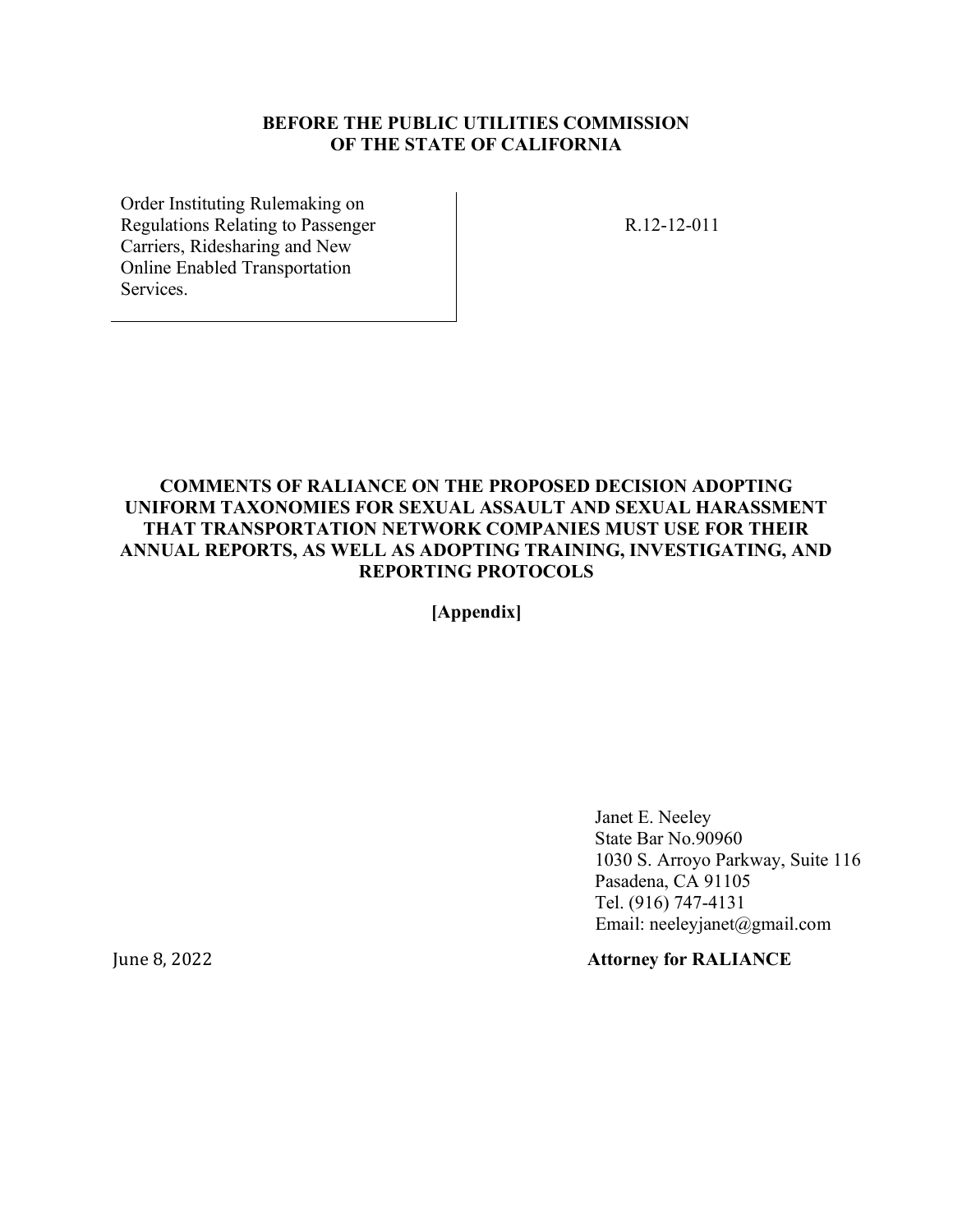# **SETTING FORTH PROPOSED FINDINGS OF FACTS AND CONCLUSIONS OF LAW Findings of Fact**

1. TNCs are required to include sexual assault and sexual harassment claims as part of the information provided in their Annual Reports to the Commission.

2. Taxonomy is a standardized set of terminologies, definitions, language, and references.

3. Uber and Lyft have been using a consistent taxonomy, the RALIANCE Taxonomy©, forsexual assault and sexual harassment, but not all TNCs have been using this taxonomy, which was developed by experts in the field of sexual assault and is uniformly used by the sexual assault movement.

4. Some TNCs have not been reporting sexual assault and sexual harassment claims consistently in their Annual Reports.

### **Conclusions of Law**

1. It is reasonable to conclude that TNCs should be using the same taxonomy for sexual assault and sexual harassment in reporting such claims in their Annual Reports, and that the industry standard which should be used for that purpose is the Raliance Taxonomy©.

2. It is reasonable to conclude that TNCs should be using the same baseline standards for training TNC drivers about what constitutes sexual assault and sexual harassment.

3. It is reasonable to conclude that TNCs should be using the same baseline standards for investigating sexual assault and sexual harassment claims made against TNC drivers.

4. It is reasonable to conclude that the claims investigation process should follow a standard protocol which should be designed by experts in the field of sexual assault and include a standard interviewing method which follows a trauma-informed approach to forensic interviewing, to avoid re-traumatization of victims and ensure accuracy of facts gathered.

5. It is reasonable to conclude that training for sexual assault investigators investigating reports by TNCs should be standardized and include training on the brain science on trauma as